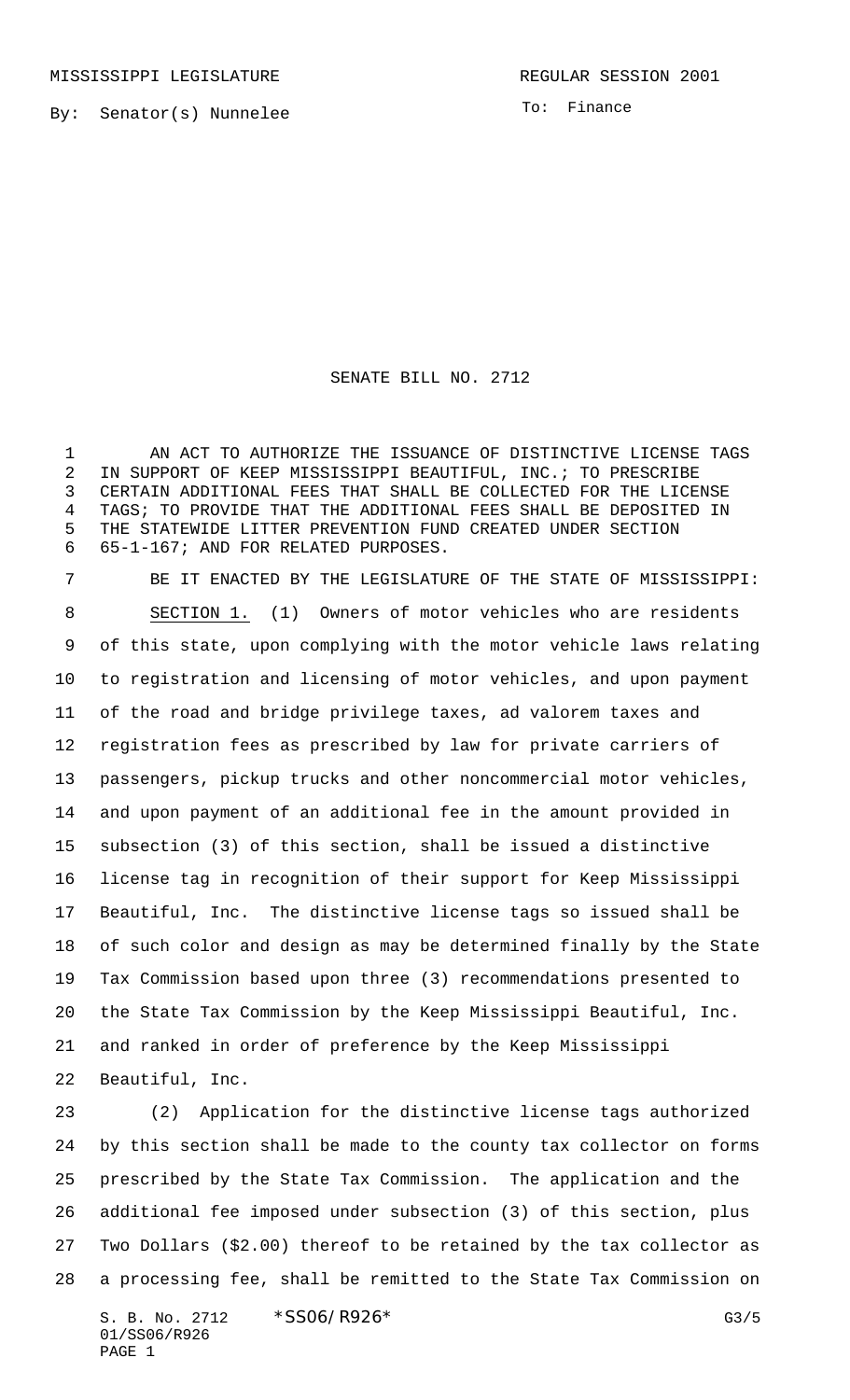a monthly basis as prescribed by the Commission. The portion of the additional fee retained by the tax collector shall be deposited into the county general fund. Distinctive license tags issued under this section shall be issued within forty-five (45) days after application is made.

 (3) Beginning with any registration year commencing on or after July 1, 2000, any person applying for a distinctive license tag under this section shall pay an additional fee in the amount of Twenty Dollars (\$20.00) for each distinctive license tag applied for under this section which shall be in addition to all other taxes and fees. The additional fee paid shall be for a period of time to run concurrent with the vehicle's established license tag year. The additional fee is due and payable at the time the original application is made for a distinctive license tag under this section and thereafter annually at the time of renewal registration as long as the owner retains the distinctive license tag. If the owner does not wish to retain the distinctive license tag, or if the owner sells or transfers the vehicle, he may surrender the license tag to the local county tax collector and receive a certificate of credit toward the purchase of a tag on another vehicle as otherwise provided by law. Distinctive license tags issued under this section may be transferred by the owner to any other vehicle owned by the person upon payment of the regular taxes and fees for a license tag for that vehicle.

 (4) The State Tax Commission shall deposit all fees into the State Treasury on the day collected. At the end of each month, the State Tax Commission shall certify to the State Treasurer the total fees collected under this section from the issuance of distinctive license tags. The State Treasurer shall distribute an amount equal to Twenty Dollars (\$20.00) of the additional fees collected for each such distinctive license tag issued under this section to the statewide litter prevention fund created under

S. B. No. 2712 \*SS06/R926\* 01/SS06/R926 PAGE 2